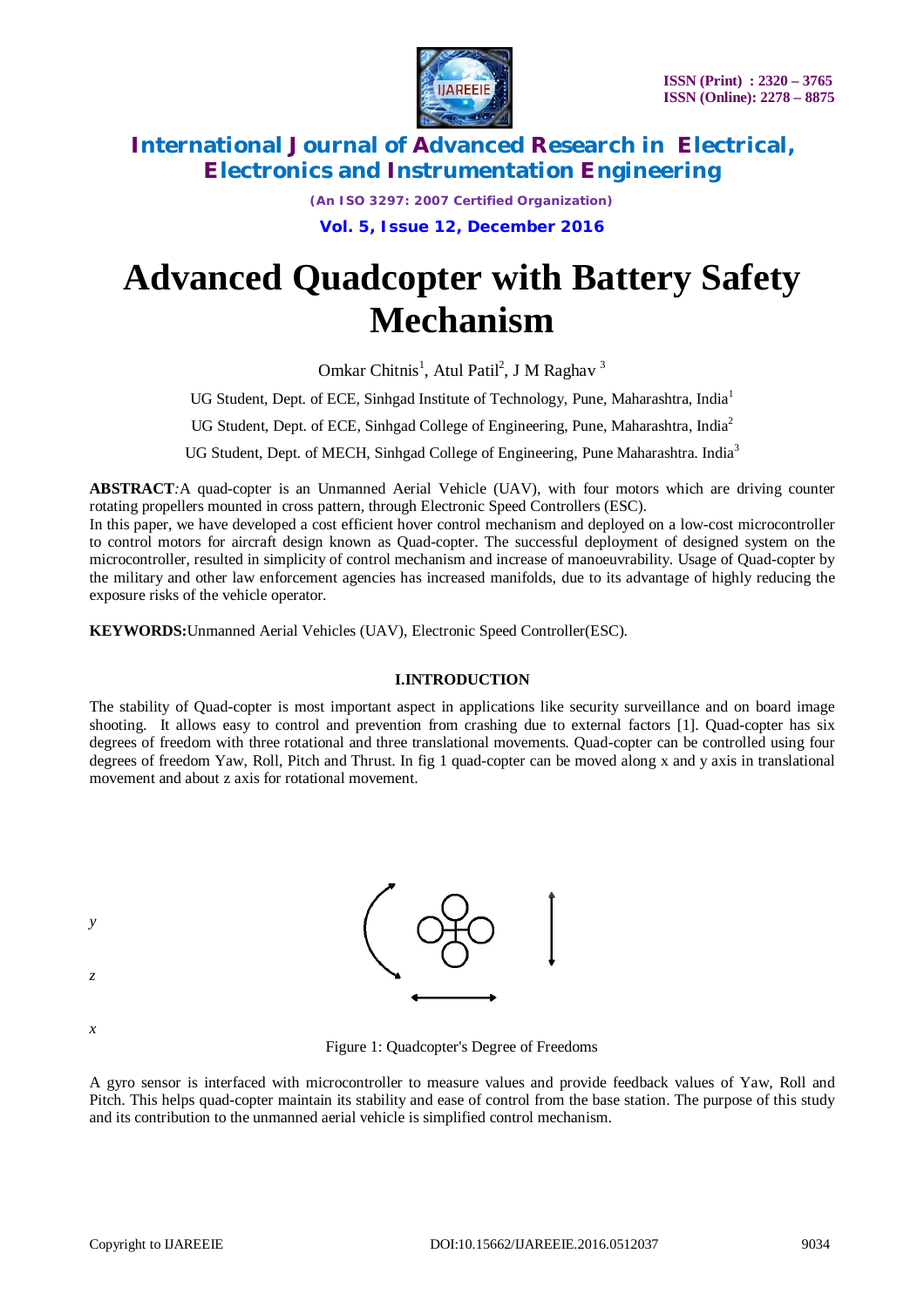

*(An ISO 3297: 2007 Certified Organization)*

# **Vol. 5, Issue 12, December 2016**

# **II.RELATED WORK**

To get the generalised idea about flight mechanism of quadcopter and the necessary components required for building, online article 'Arduino Quadcopter: what you need to build one' by Jack Brown proved to be very helpful. As Arduino Uno is the flight controller of this research project we have used many libraries of Aero quad libraries for interfacing of MPU6050 sensor. To understand the working principles of brushless dc motors we referred some of the topics from book ' Permanent Magnet Synchronous and Brushless Dc Motor Drives' by R. Krishnan. Apart from text books we referred some scholarly articles under Quadcopter design topic which are listed as below:

Kenneth D. Sebesta and Nicolas Boizot, "A Real-Time Adaptive High-Gain EKF, Applied to aQuadcopter Inertial Navigation System," in IEEE Transactions on industrial electronics, vol. 61, no. 1, January 2014.

Jinay S. Gadda, Rajaram D. Patil., "Quadcopter (UAVS) for border security with GUI system,"IJRET: International Journal of Research in Engineering and Technology eISSN: 2319-1163 | pISSN: 2321-7308."

Also tutorials on how to make a Quadropter uploaded on youtube were also very helpful in getting insight of building frame and completing assembling of the electronics parts. Below is the link of the tutorial series available on youtube on Quadropters:

<https://www.youtube.com/watch?v=on0h7sPV-YU>

[https://www.youtube.com/watch?v=6btEFJJD4\\_o](https://www.youtube.com/watch?v=6btEFJJD4_o)

#### **III.BLOCK DIAGRAM & HARDWARE DESIGN**

Quad-copter Subsystem

The quad-copter subsystem used in this research consists of Transmitter-Receiver module (TX -Rx), a gyroscope unit, electronic speed controller circuits (ESC), brushless DC motors and a Lithium Polymer battery (LiPo). Fig. 2 shows basic components of quad-copter subsystems. Receiver module interfaced with microcontroller receives basic command signal which is Pulse Width Modulation (PWM) [1]. This signal is modified by microcontroller and sent to each electronic speed controller which in turn controls brushless Dc motor.



Figure 2: Block diagram

#### **MCU**

Arduino is open source hardware-software firmware used for building various embedded devices. In this research project Arduino Uno has been used as brain of the project for interfacing of receiver and sensor module. The main function of microcontroller unit is to implement designed program.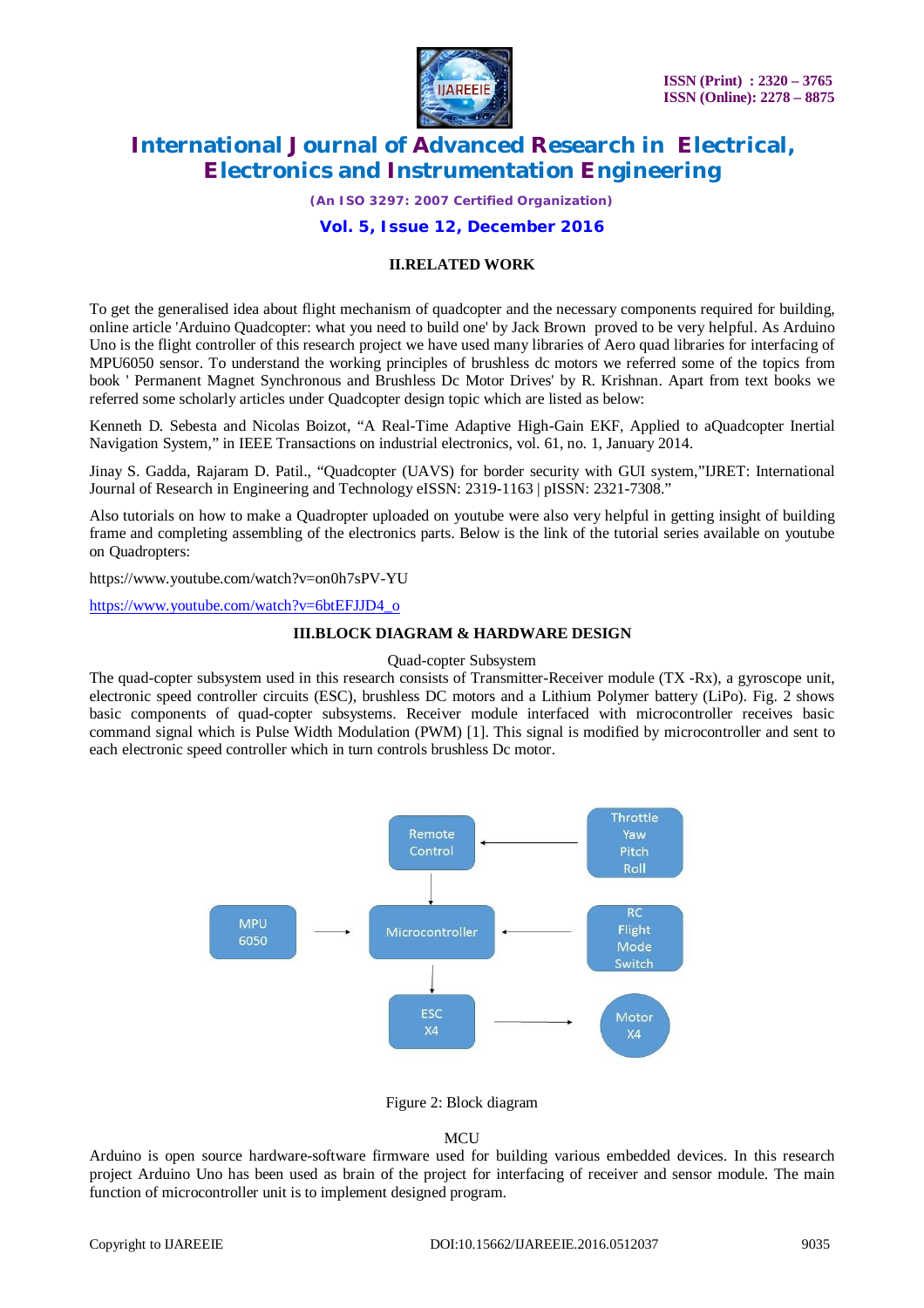

*(An ISO 3297: 2007 Certified Organization)*

# **Vol. 5, Issue 12, December 2016**

#### Brushless Dc Motor:

Brushless Dc motors are commuted motors without brush. For enough thrust and torque brushless Dc motors are used as they can be operated at high RPM. Parameters of brushless DC motors are measured as Kv. Brushless Dc motors are often operated by AC electric signals. Brushless In this context, AC, alternating current, does not imply a sinusoidal waveform, but rather a bi-directional current with no restriction on waveform. Additional sensors and electronics control the inverter output amplitude and waveform and frequency.

#### Frame:

This frame was a good choice for our project, mainly because of the low price and the flexibility of installing components on the frame. Bumpers around the propellers protect those from damage in case of a collision. Figure 1 shows the frame including the wooden motor bases and the fiberglass rods.



Figure 3: Sample Quadcopter Frame

#### Motors:

The quadrotor's propellers are run by four brushless electromotor. These brushless motors have permanent magnets attached to the outer casing, while the stator is inside and contains several electromagnets.



## **CIRCUIT DIAGRAM**

Figure 4: Circuit Diagram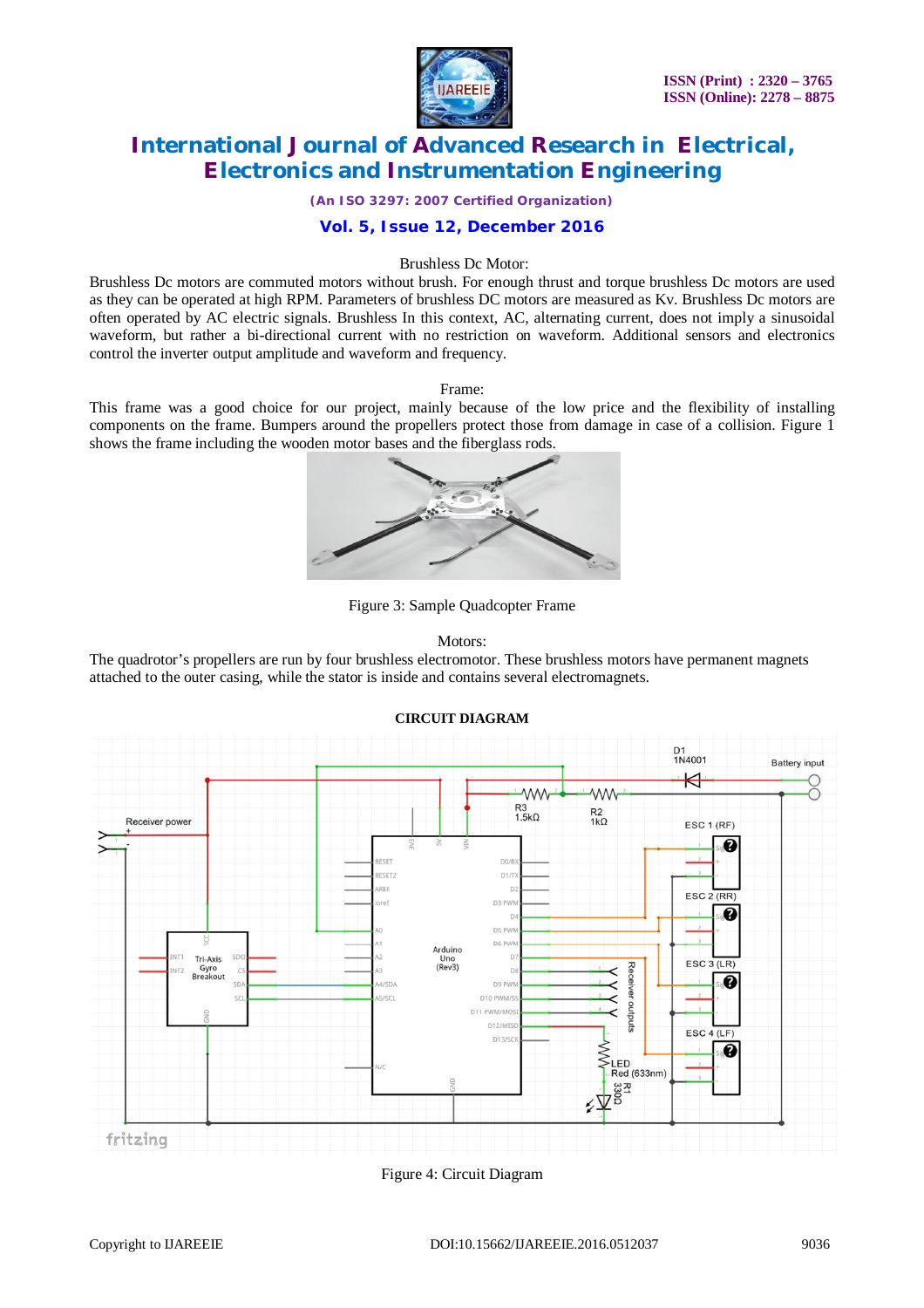

*(An ISO 3297: 2007 Certified Organization)*

# **Vol. 5, Issue 12, December 2016**

## **IV.DESIGN CALCULATIONS**

1) Roll is the rotation about the x axis (between -180 and 180 deg);

2) Pitch is the rotations about the y axis (between -90 and 90 deg);

3) Yaw is the rotation about the z axis (between -180 and 180).

Battery Voltage:

Battery voltage variable can be added to programming part to avoid draining of battery below threshold voltage during the flight. A battery input can be added to analog ports of microcontroller to get feedback about voltage of battery. This can be explained through following formula:

Battery Voltage=(analogRead(Port Number) + Compensation Voltage for diode)\*((Max volt\*100)/1023)

Gyroscope:

Gyroscope is the most common used sensor in quadcopter control board.It gives the angular rate around the 3 axes of space in deg/s, so, as for the accelerometer, by using following formula angle of accuracy can be calculated.

Angleaccurate= (GyroPercentage)\*Anglegyro+ (1-GyroPercentage)\*Angleaccel[5]

Yaw:

A yaw rotation is a movement of a rigid body about its vertical axis. The angular velocity of aircraft around vertical axis is the yaw rate of aircraft. It is commonly measured in degrees per second or radians per second. Equation for YAW is:

Yawaccurate= (GyroPercentage)\*Yawgyro+ (1-GyroPercentage)\*Yawcompass[5]

**Thrust** 

Thrust is the amount of force exerted by quadcopter to hover in space. Basically thrust is a force which moves aircraft through air.

For Thrust:

T=(π/4)\*D2ρυΔυ

Where, T=thrust D=propeller diameter υ=velocity of air at the propeller Δυ=velocity of air accelerated by propeller ρ= density of air

## **V. RESULT AND DISCUSSION**

Our needs analysis determined that we had to build a Quadcopter with simplified hover mechanism and battery that lasted for extended period of time. While designing this project, we maintained trade-off between time flight and overall power supply. To give the Quadcopter enough thrust for uplift, appropriate calculation ofsurge current according to Brushless Dc motors is needed. A closed loop feedback mechanism is used in this research project for safe landing before draining of the battery.Use of MPU6050 sensor with Arduino Uno has improved stability of Quadcopter in air. We controlled theQuadcopter successfullyfrom base station with Fm modulation of PWM signals. Use of FM transmitter and receivers extended control range of Quadcopter up to 2 Kms. Low battery detector algorithm is useful for safe landing of Quadcopter without draining below threshold voltage.